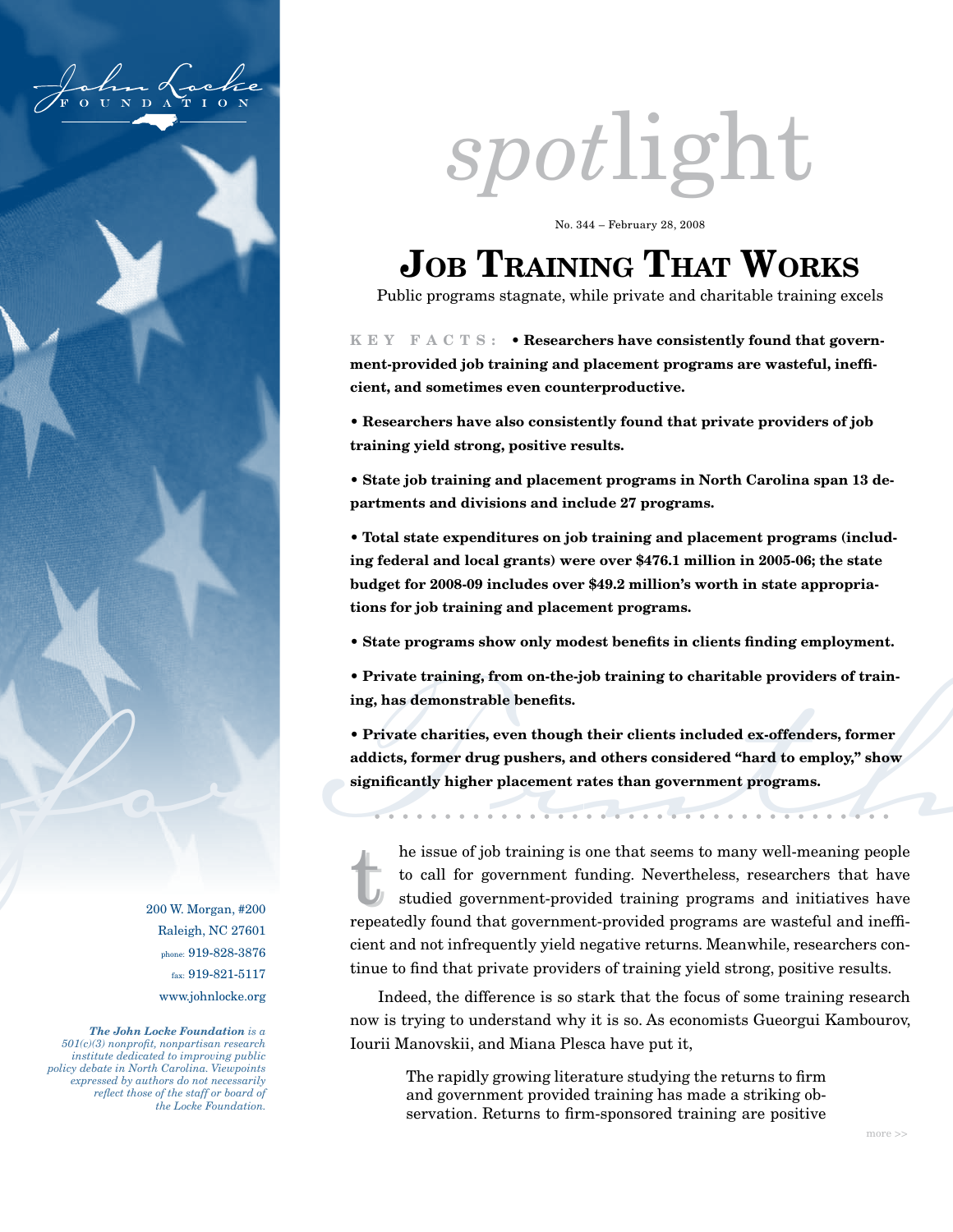and large while returns to governmentsponsored training are low or even negative. This has sparked a lot of research interest in studying why governmentsponsored training is so inefficient.<sup>1</sup>

The federal Job Training Partnership Act (JTPA) has been unable to raise the incomes of adult males or female youths.2 JTPA had an initial positive effect on the incomes of adult females, but the effect on lasted about six months.3 Its effect on the earning of male youth was so negative as to have an even more negative impact on their earnings than the cost of incarceration.4

Other government training programs, such as the Summer Youth Employment and Training Program under JTPA, state workfare and learning programs, and even training programs for displaced older workers yield such consistently small effects as to be considered inefficient and ineffective.5

Federal job-training programs have been "reformed" frequently, but without any realization of fundamental changes to the problem. Professor Gordon Lafer of the University of Oregon Labor Education and Training Center observed, "As successive generations of job training programs fail to produce the hoped-for results, policy makers have cycled through a stock repertoire of procedural fixes that promise to solve the problem."6

Researchers David Muhlhausen and Paul Kersey suggest that the failure of governmentsponsored employment and training programs is likely not managerial at all but instead "that government-funded training is fundamentally flawed."7

The General Accounting Office studied 61 job-training programs in 38 states. Its conclusion was that those programs helped program beneficiaries find only "dead-end jobs."8 The GAO could not find that the poor in those programs received either the education or the training necessary to advance.<sup>9</sup>

## **Table 1. North Carolina Job Training, Job Placement, and Related Programs and Services — Actual Requirements, 2005-06**

*Includes federal, state, and local grants*

| STATE DEPARTMENT OR DIVISION - Program                        | Requirements  |
|---------------------------------------------------------------|---------------|
| <b>DEPARTMENT OF LABOR</b>                                    |               |
| <b>Apprenticeship Training</b>                                | \$1,621,377   |
| <b>DEPARTMENT OF ADMINISTRATION</b>                           |               |
| <b>Displaced Homemakers</b>                                   | \$1,946,074   |
| Workforce Investment Act Program — Indian Affairs             | \$191,280     |
| DEPARTMENT OF ENVIRONMENT AND NATURAL RESOURCES               |               |
| Young Offenders                                               | \$667,639     |
| DIVISION OF CENTRAL MANAGEMENT AND SUPPORT                    |               |
| Office of Economic Opportunity                                | \$15,589,903  |
| DIVISION OF AGING AND ADULT SERVICES                          |               |
| <b>Community Based Services</b>                               | \$2,088,345   |
| <b>DIVISION OF SOCIAL SERVICES</b>                            |               |
| Refugee Assistance Programs                                   | \$2,624,550   |
| DIVISION OF SERVICES FOR THE BLIND, DEAF, AND HARD OF HEARING |               |
| Rehabilitation for the Blind — Counsel/Placement              | \$14,103,339  |
| DIVISION OF VOCATIONAL REHABILITATION                         |               |
| Counseling and Placement - State                              | \$28,748,636  |
| Counseling and Placement - Third Party                        | \$9,958,822   |
| Agency Operated Rehabilitation Facility                       | \$2,165,122   |
| Case Services                                                 | \$61,630,671  |
| <b>Establishment of Facilities</b>                            | \$188,132     |
| <b>Client Assistance Project</b>                              | \$271,130     |
| Supported Employment Project                                  | \$616,352     |
| <b>Assistive Technology Project</b>                           | \$543,322     |
| <b>DEPARTMENT OF CORRECTION</b>                               |               |
| <b>Prison Education Services</b>                              | \$3,867,584   |
| <b>COMMUNITY COLLEGES SYSTEM OFFICE</b>                       |               |
| NC REAL Enterprises (Nonrecurring)                            | \$250,000     |
| Economic and Workforce Development                            | \$14,827,247  |
| State Aid — Focused Industry Training                         | \$3,964,470   |
| <b>DEPARTMENT OF LABOR</b>                                    |               |
| Pre-Apprenticeship                                            | \$46,769      |
| Youth/Adult Apprenticeship                                    | \$9,893       |
| DEPARTMENT OF JUVENILE JUSTICE AND DELINQUENCY PREVENTION     |               |
| Job Training Partnership                                      | \$61,475      |
| DEPARTMENT OF COMMERCE                                        |               |
| Employment and Training Administration*                       | \$2,810,258   |
| U.S. Department of Labor Grants Program                       | \$116,573,079 |
| Commission on Workforce Development*                          | \$2,106,730   |
| Employment Security Commission <sup>10</sup>                  | \$188,676,237 |
| Total                                                         | \$476,148,436 |

\* The Commission on Workforce Development fund would be merged with the Employment and Training Administration fund after 2006-07.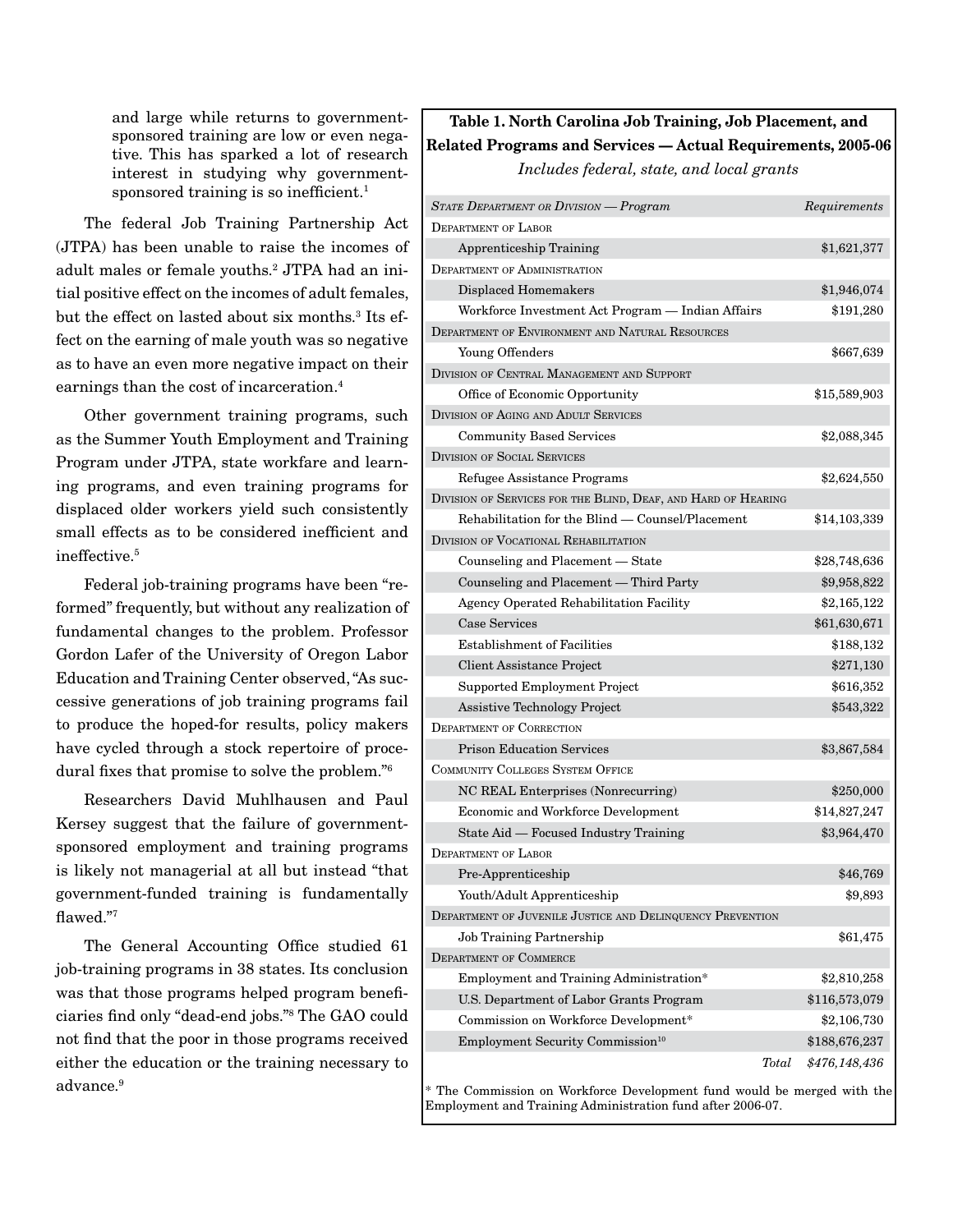#### **Government-sponsored training in N.C.**

Despite this consistency in the research literature, the federal government, the state of North Carolina, and local governments throughout the state continue to devote considerable tax revenue to training programs. Government training and placement programs in North Carolina span 13 state departments and divisions and include 27 programs (see Table 1).

In 2005-06 (the most recent figures), total state expenditures for job training and placement services in North Carolina were over \$476.1 million, including federal and local grants. The state budget for 2008-09 includes over \$49.2 million's worth of appropriations for job training and placement programs that are buttressed with federal and local grants (see Table 2). Those figures don't include spending on postsecondary education, degree-based training, and receipt-based adult education through community college and universities.

The most recently obtainable outcome data for North Carolina's programs show only modest benefits. Only about one-fourth (29 percent) of JTPA clients entered employment as a result of being in the program, and 26 percent were still employed after 90 days.<sup>11</sup> The same

### **Table 2. North Carolina Job Training, Job Placement, and Related Programs — State Appropriations, 2008-09**

| <b>STATE DEPARTMENT OR DIVISION - Program</b>   | Appropriations |
|-------------------------------------------------|----------------|
| <b>DEPARTMENT OF LABOR</b>                      |                |
| <b>Apprenticeship Training</b>                  | \$1,705,981    |
| <b>DEPARTMENT OF ADMINISTRATION</b>             |                |
| Displaced Homemakers                            | \$314,204      |
| DEPARTMENT OF ENVIRONMENT AND NATURAL RESOURCES |                |
| Young Offenders                                 | \$994,459      |
| DIVISION OF CENTRAL MANAGEMENT AND SUPPORT      |                |
| Office of Economic Opportunity                  | \$75,599       |
| DIVISION OF VOCATIONAL REHABILITATION           |                |
| Counseling and Placement — State                | \$6,548,300    |
| Agency Operated Rehabilitation Facility         | \$536,363      |
| Case Services                                   | \$17,097,639   |
| <b>Assistive Technology Project</b>             | \$656,559      |
| <b>DEPARTMENT OF CORRECTION</b>                 |                |
| <b>Prison Education Services</b>                | \$4,744,632    |
| <b>COMMUNITY COLLEGES SYSTEM OFFICE</b>         |                |
| Economic and Workforce Development              | \$8,845,032    |
| State Aid - Focused Industry Training           | \$3,964,471    |
| Specialized Technology Center                   | \$3,726,156    |
| <b>Total</b>                                    | \$49,209,395   |

proportion of Employment Security Commission (ESC) job office clients were placed in jobs.12 About two-fifths (41 percent) of Vocational Rehabilitation clients found employment after completing the program.13

#### **Private and company-sponsored training**

While government-sponsored job training programs tend to be either ineffective or negatively effective, the effects of private and company-sponsored training are, as Kambourov, Manovskii, and Plesca said, "positive and large." Just as the nature of government-funded training could be fundamentally flawed, it could be that the nature of private and company-sponsored training is fundamentally enhanced by ownership in the training process by both trainee and trainer.

A large source of private job training is on-the-job training. For example, an estimated 31 percent of workers received formal professional and technical training from their current employer, and 28 percent received informal professional and technical training from their current employer. Just in computer training, 38 percent received formal and 54 percent received informal training from their current employer.<sup>14</sup>

The returns to on-the-job training are rather obvious. Employers ensure that employees learn the skills that are necessary to accomplish tasks in their jobs, and employees gain not only those skills but also the assurance of job stability, since an employer would not invest in a resource he intended to jettison. Both sides — employers and employees — exit the process with more useful resources now and in the future.

The individual could himself seek training, either while employed or in anticipation of future employment. The usual way of doing so is to contract with a private or public provider of education for specifically vocational training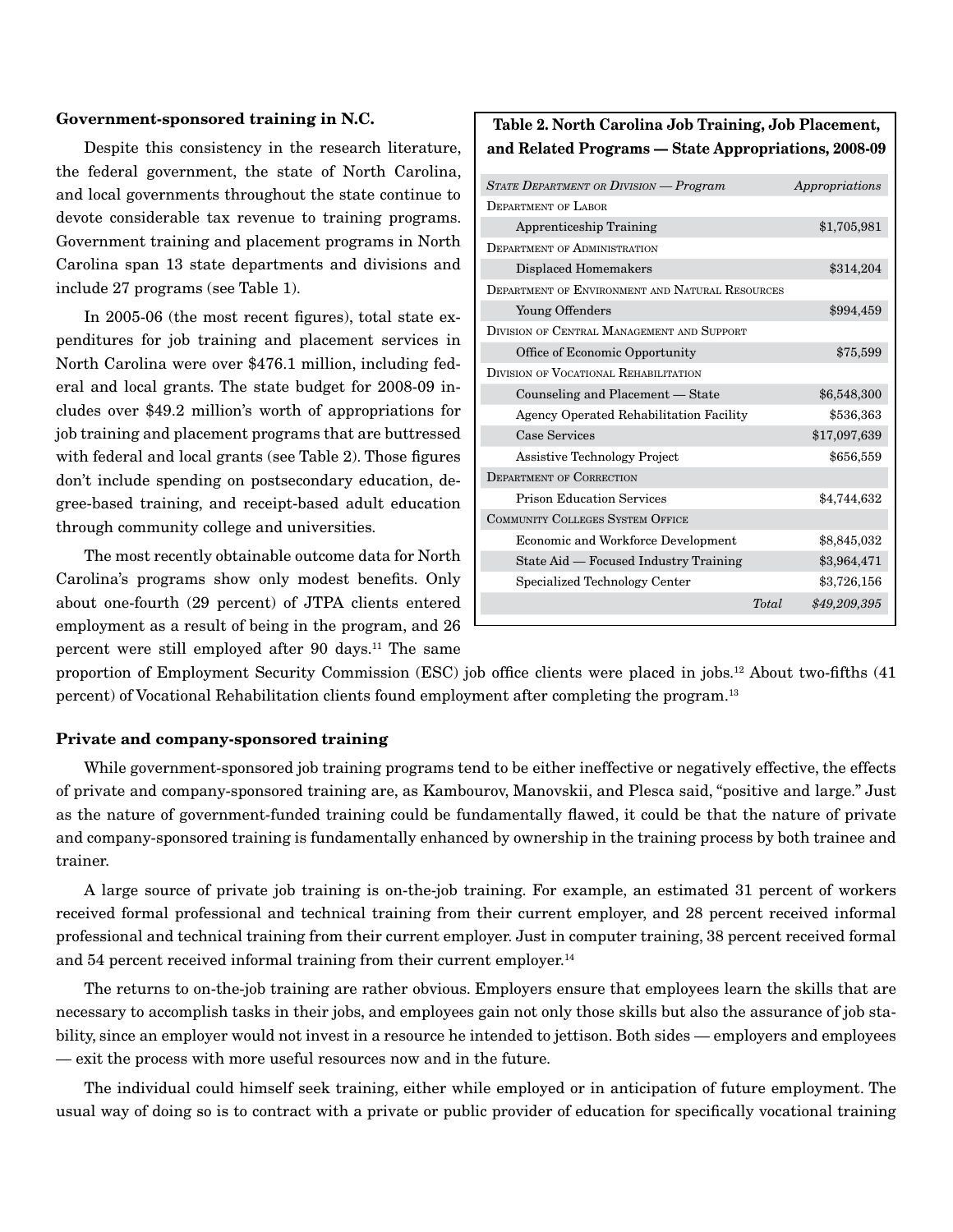or for degree-based education that translates into an assurance of a certain skill and knowledge set to prospective employers. For the purposes of this paper, even though public colleges and universities offer North Carolina citizens training and education at heavily subsidized rates, the pursuit of postsecondary education does not fit the general conception of job training, so this paper does not consider it as such. Including those state subsidies in a compilation of state job-training expenditures might make it more comprehensive, but at the risk of making it decidedly less clear.

#### **Charitable providers of job training**

Private providers of vocational training or degree programs range from private universities to online vocational training and all points in between. And some are charitable organizations supported not by receipts and charges, but by donations, grants, volunteer work, and the belief that such work is important for the good of society, the glory of God, or both.

Several private training programs — especially charitable programs — start by addressing "soft skills," which are those life skills that makes a person employable at any job: timeliness, proper attire, good hygiene, good work ethic, respect for others, a good attitude toward superiors and colleagues, good communica-

tion skills, sobriety, etc. Many also teach life skills such as financial responsibility and household management.

These skills are important to obtain because poverty in America is mostly selfinflicted,<sup>15</sup> owing to poor decisions<sup>16</sup> and behaviors, especially a weak work ethic.<sup>17</sup>

*Poverty in America is mostly self-inflicted, owing to poor decisions and behaviors, especially a weak work ethic.* 

An excellent national example of this kind of job-training and life-skill-training program is the STRIVE program, which originated in the Harlem neighborhood in

New York City in 1985 and is now operating 22 programs throughout the United States and five overseas. STRIVE (the acronym for "Support and Training Results In Valuable Employees") is a privately supported organization that aims to help inner-city individuals considered "hard to employ" become people that employers will hire. These include "ex-convicts, former drug addicts and pushers, unwed mothers, deadbeat dads."18

The STRIVE program puts its clients through a training workshop lasting three to four weeks in which they are trained in personal responsibility, attitude, soft skills, communication skills, and the work environment, then given job-placement opportunities through STRIVE partner organizations and offered program follow-up in the form of longterm support and career counseling.

STRIVE programs graduate nearly 3,000 people per year, with 69 percent of graduates finding employment within the following year, despite 43 percent not having even a high-school diploma or equivalent and 42 percent being ex-offenders.19 That proportion is far higher than JTPA and ESC's client employment rates.

A similar N.C. program is the StepUP Ministry of Wake County. In July, StepUP announced that its three-year-old Jubilee Jobs program had already made its five hundredth job placement.<sup>20</sup> By 2006, the six-month retention rate of program participants was at 81 percent, with many advancing in pay and opportunities with their employers.21

StepUP offers clients a "year-long, phased, incentive driven program leading to safe, affordable housing and a stable, life-sustaining job," based on a core curriculum designed to

> Address financial literacy and responsibility, physical and mental health, spiritual nurture, and healthy relationships. A management system (the Balanced Scorecard) has been implemented to tie our strategies to objectives and measures that generate monthly reports and long-term measurable outcomes.<sup>22</sup>

Founded in 1988 by members of White Memorial Presbyterian Church to provide transitional housing and finan-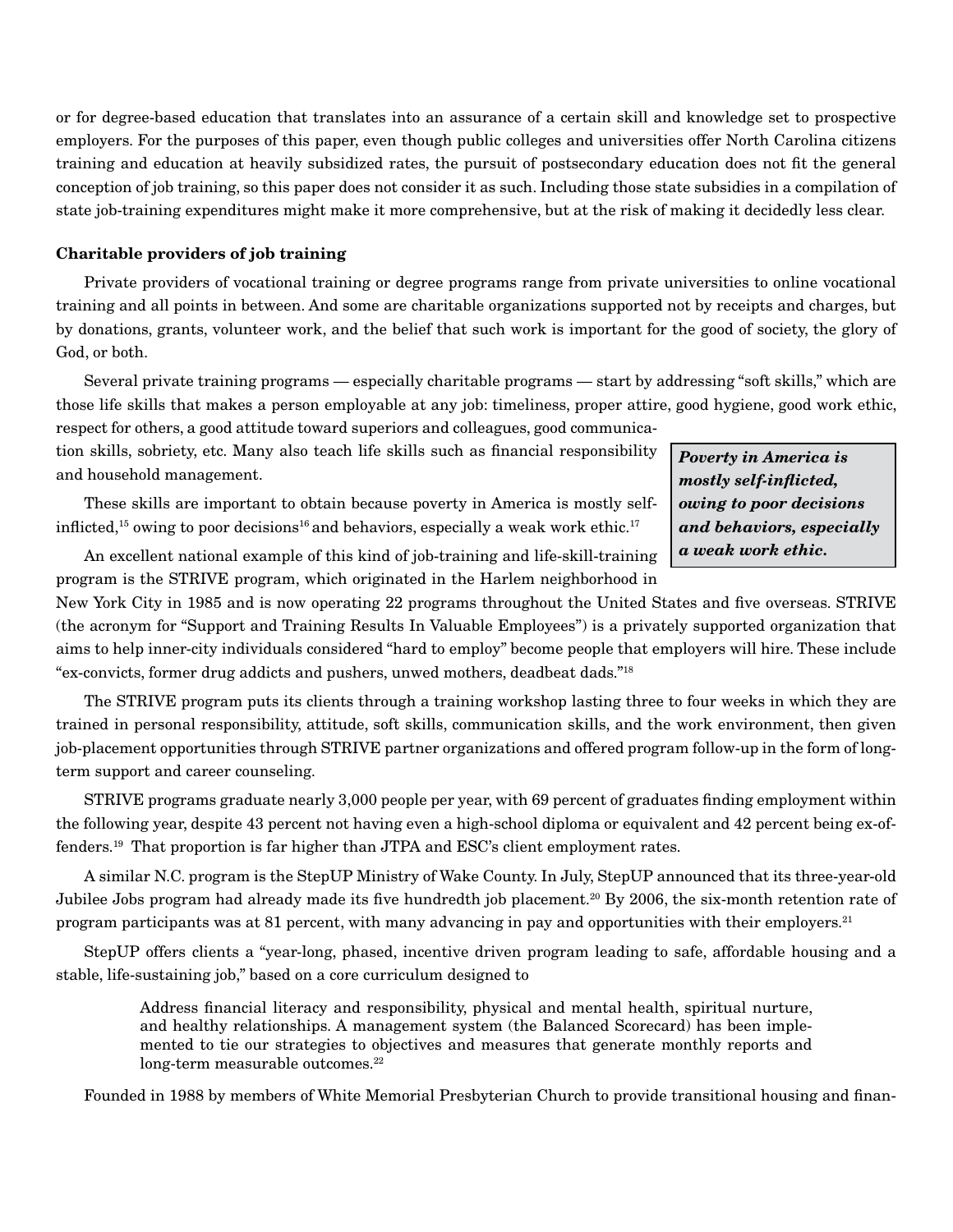cial literacy training to working families on the verge of becoming homeless, the StepUP Ministry has become an interfaith ministry supported by many different kinds of congregations. It has expanded to help single adults, especially ex-offenders.<sup>23</sup>

#### **What role does government have?**

Any policy prescription to a social problem should be held to the medical principle of first do no harm. As stated above, the failures of government-sponsored job-training programs are so well known that researchers have taken to investigating why they fail. When hundreds of millions of dollars are diverted into failing activities, the harm is not only manifest in the wasted time of the participants and the program administrators, but also hidden in the unseen, lost alternative investments of those dollars.

In North Carolina, job-training programs are far-flung across a wide range of departments and divisions with little accountability and oversight. Indeed, the full extent of the state's investment in job training is difficult to gauge. Some programs seem redundant, some seem more necessary than others (e.g., the Displaced Homemakers program, Refugee Assistance, Rehabilitation for the Blind, and providing assistance to workers whose unemployment came about because of changes to federal trade policies), some programs that seem to have job-training components that perhaps do not, and others appear not to involve job-training but that perhaps stray into the field. Consolidating some of these programs would help to increase oversight of them, and it would also reduce redundancy and some inefficiencies (above the overarching inefficiency of government-sponsored training itself).

The temptation is ever-present to view a societal problem as requiring a solution from government, but not infrequently the solution from government is to stay out of the way of individuals with solutions and to remove obstacles from their paths. The area of job training and placement is one replete with examples of individuals with solutions tailor-made to their own needs (from company-sponsored training to choosing among the manifold different vendors of training and education) and with solutions charitably provided to meet the more intangible needs of the hard to employ.

Individuals with solutions are also to be found throughout the field of education, and it is in the area of education choice that governments can especially assist by removing obstacles. The state cap on charter schools should be lifted to allow educational innovation and competition to flourish. School districts should contribute to school choice and competition through open-enrollment policies and the end of forced busing, allowing voluntary busing to district schools of the parents' choice. Allowing greater freedom in education would help concerned educators and entrepreneurs incorporate ideas in school curricula tailored to meet their individual communities' needs, even the inclusion of teaching life skills, personal responsibility, and the importance of soft skills or other programs that keep students from later being among the hard to employ.

#### **Conclusion**

The research literature on government job-training programs is clear that such programs are wasteful and inefficient. Job training that works is on-the-job training, where employers and employees alike buy into and benefit from programs chosen to meet each others' needs; individual investment in private training or degree programs, where individuals and training providers (from universities to online training providers) contract for training that suits the individual's needs, talents, and interests; and private life-skills and job-training charities, where "hard to employ" individuals benefit from charitable grants and donations to receive training not only for a specific job but also for the world of employment outside of the world of non-employment.

*Jon Sanders is a policy analyst and research editor for the John Locke Foundation.*